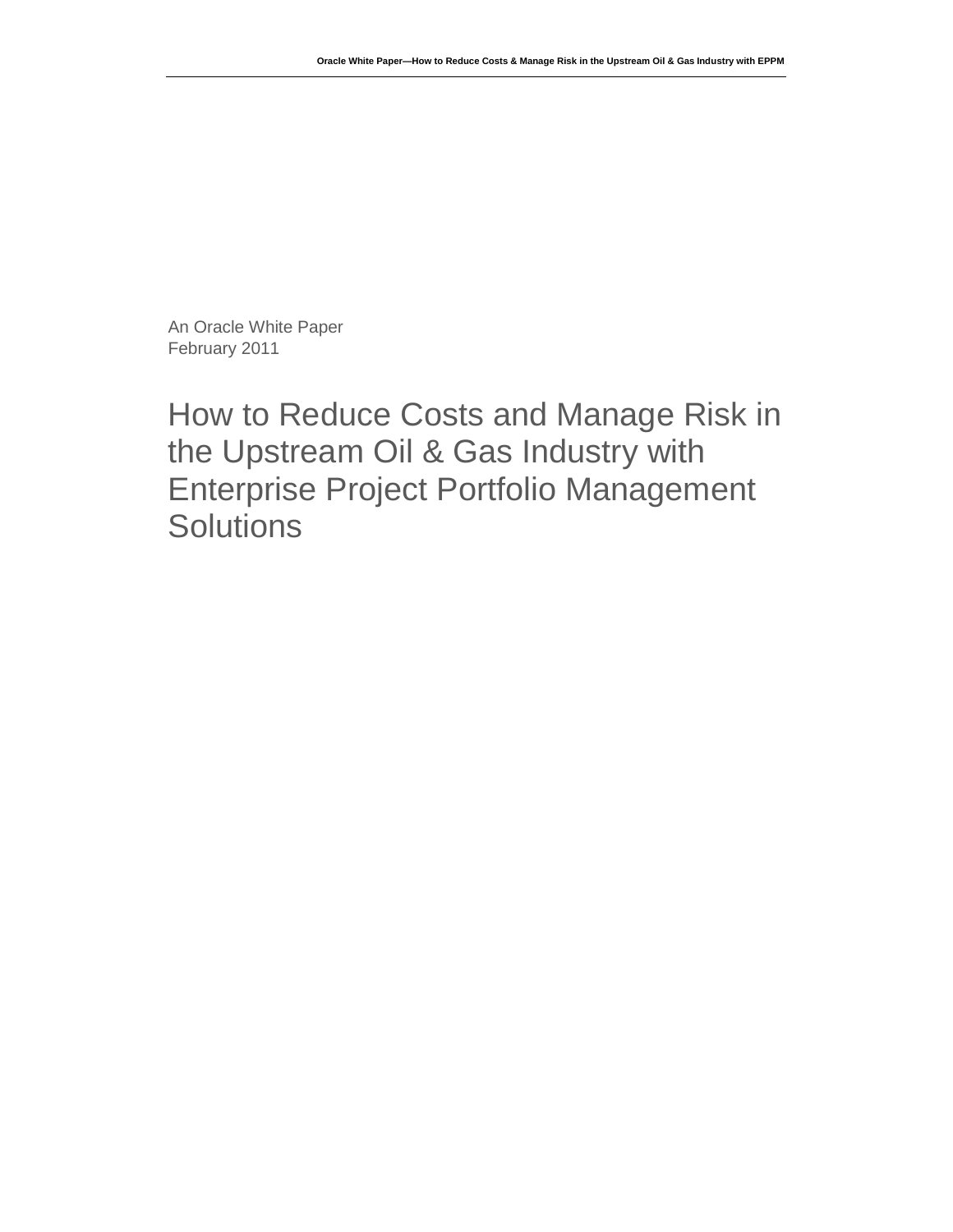# Executive Overview

The upstream petroleum industry today faces unprecedented waves of added costs and new regulatory challenges as it tries to navigate the shoals of risk management toward preserving its bottom line.

The historical risk factors—e.g., commodity price volatility, geopolitics, etc.—facing the industry have become more complex. Oil and gas price movements are now tethered more to macroeconomic influences than they are to physical supply and demand factors; that makes hedging through commodity-related financial derivatives—a key risk management tool—a dicier proposition. A "brain drain," aka the "Great Crew Change," was a critical issue just a couple of years ago for oil and gas companies seeing their pool of qualified personnel dwindle; it will return with a vengeance as activity continues to rebound with economic recovery. Sociopolitical concerns are also changing the playing field with such emerging issues as resource nationalism and foreign investment restrictions. A growing tendency is seen among many nations to capture more rent from the development of hydrocarbons—both out of economic impulses as well as a result of market intervention to promote other energy sources for environmental and energy security reasons.

At the same time, huge capital costs have grown even larger, given the industry's increasing proclivity for mega-projects that leverage economies of scale. Mega-projects have become commonplace in the upstream oil and gas industry, as activity fans out in more challenging physical environments. With the expanding project scope comes bigger challenges to manage project risk.

Offshore oil and gas development increasingly tilts toward the mega-project scale because of the burgeoning exploratory success the industry is enjoying in ultra-deep waters, where development project costs routinely run into the billions and schedules can span half a decade or more.

Such projects entail enormous challenges in logistics, planning, scheduling, communications, data management, and risk analysis. With mega-projects comes a great need to better collaborate and share information across the value chain that ultimately will drive down costs and increase the accuracy of delivery dates. Owner-operators, contractors, and suppliers working in the upstream petroleum industry all must find innovative solutions to minimize complexity and risk in these massive undertakings, as it becomes a top priority to have all players on a project team work more closely together.

All of these factors and more are adding costs or reducing revenues and creating new risk management challenges for oil and gas companies.

Add to those concerns a greatly heightened regulatory oversight and public scrutiny regarding environmental and safety risks.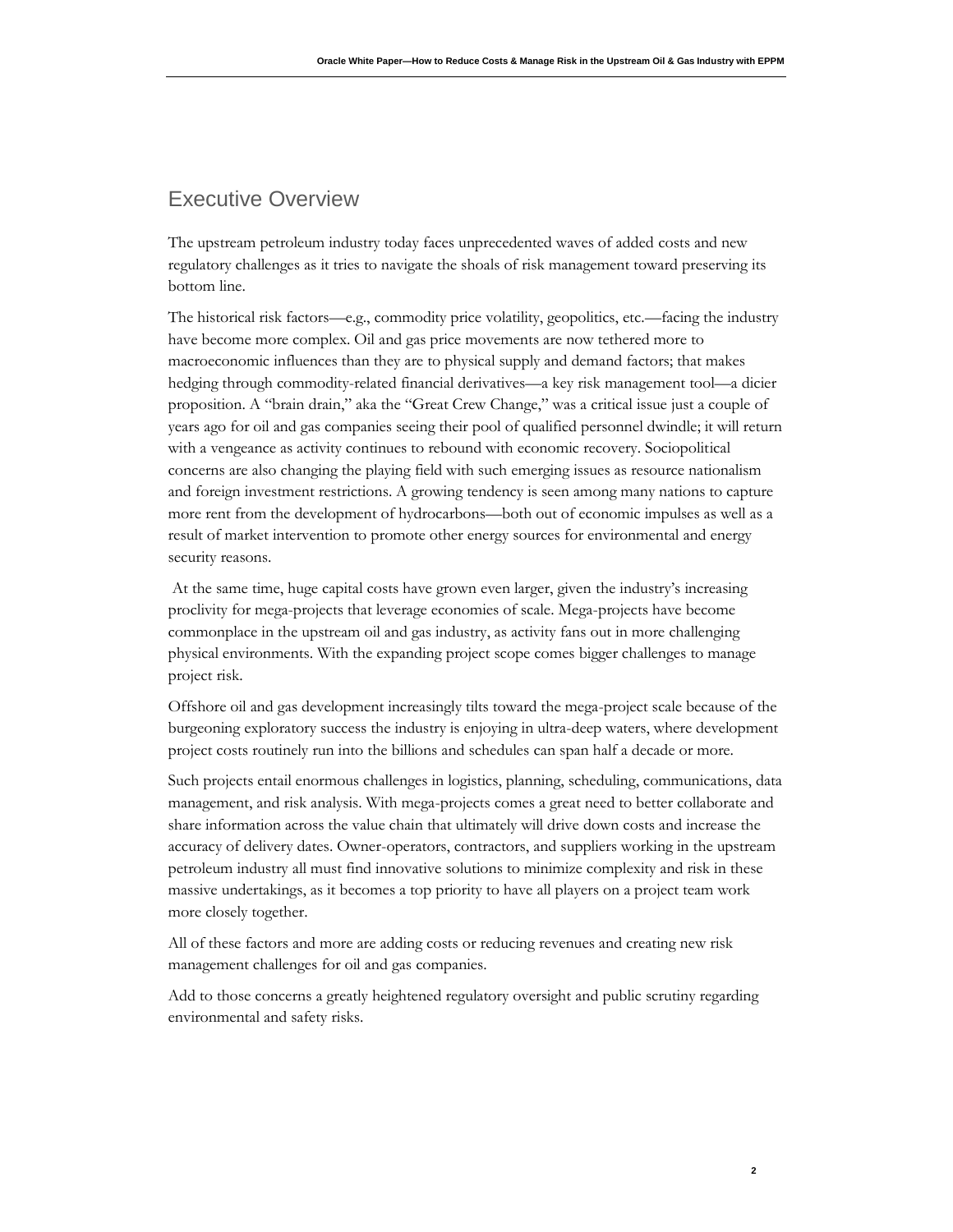Mitigating such risks and demonstrating the wherewithal to accommodate them add tens of billions of dollars in the cost of capital, debt, and operations for oil and gas companies, crimping profitability even in an era of relatively comfortable commodity prices.

The upstream industry must grapple with new compliance constraints, permitting hurdles, and risk-reduction measures in an ever-evolving regulatory environment. Adding to the urgency is the uncertainty over future regulatory regimes, which alone complicates planning and budgeting for both long and short-term petroleum industry projects.

Combine that regulatory uncertainty with a still-recovering global economy and the traditional volatility of an industry whose fortunes are tied to commodity price movements, and you have a daunting mix of challenges for managing oil and gas projects throughout their life spans.

Project lifecycle management solutions, such as Enterprise Project Portfolio Management (EPPM) solutions from Oracle's Primavera, enable executive and project leaders alike to successfully manage costs and reduce risk in such a volatile climate. This paper will address some key management issues facing the upstream petroleum industry from an enterprise project and portfolio management lifecycle perspective—and how EPPM solutions can help minimize risk and thus cut costs.

### Introduction

The oil and gas industry has always been the embodiment of undertaking high risk in pursuit of high reward.

Early wildcatters relied on rudimentary and superficial indicators to discover oil and then "rolled the dice" with the drillbit. Failure was far more common than success. Natural gas was a dangerous waste product to be flared off. Gasoline was a loss leader to ensure your crude found a home. The standard of only 1 in 10 exploratory wells being successful persisted even into the 1960s, despite the application of more-modern technology.

As it has matured and evolved from the "Greatest Gamblers" era of the wildcatters, however, the industry has shifted its approach to risk. Today the operating paradigm for the industry is closer to a tightly controlled manufacturing-style business model than it is to the Boom Town mentality of yore. That is not to say that boom-and-bust swings no longer happen or that such a business model makes it easier to manage risk. Quite the contrary: a "factory" business model means dealing with tighter margins and less room for error.

Accordingly, the focus for oil and gas companies is on how to manage all kinds of risk in order to rein in costs. And that task is more daunting than ever for the upstream sector of the oil and gas industry.

Exploration and production (E&P) companies have made great strides in reducing the risk of failure in drilling from a geologic standpoint. Since the early 1970s, the rate of success in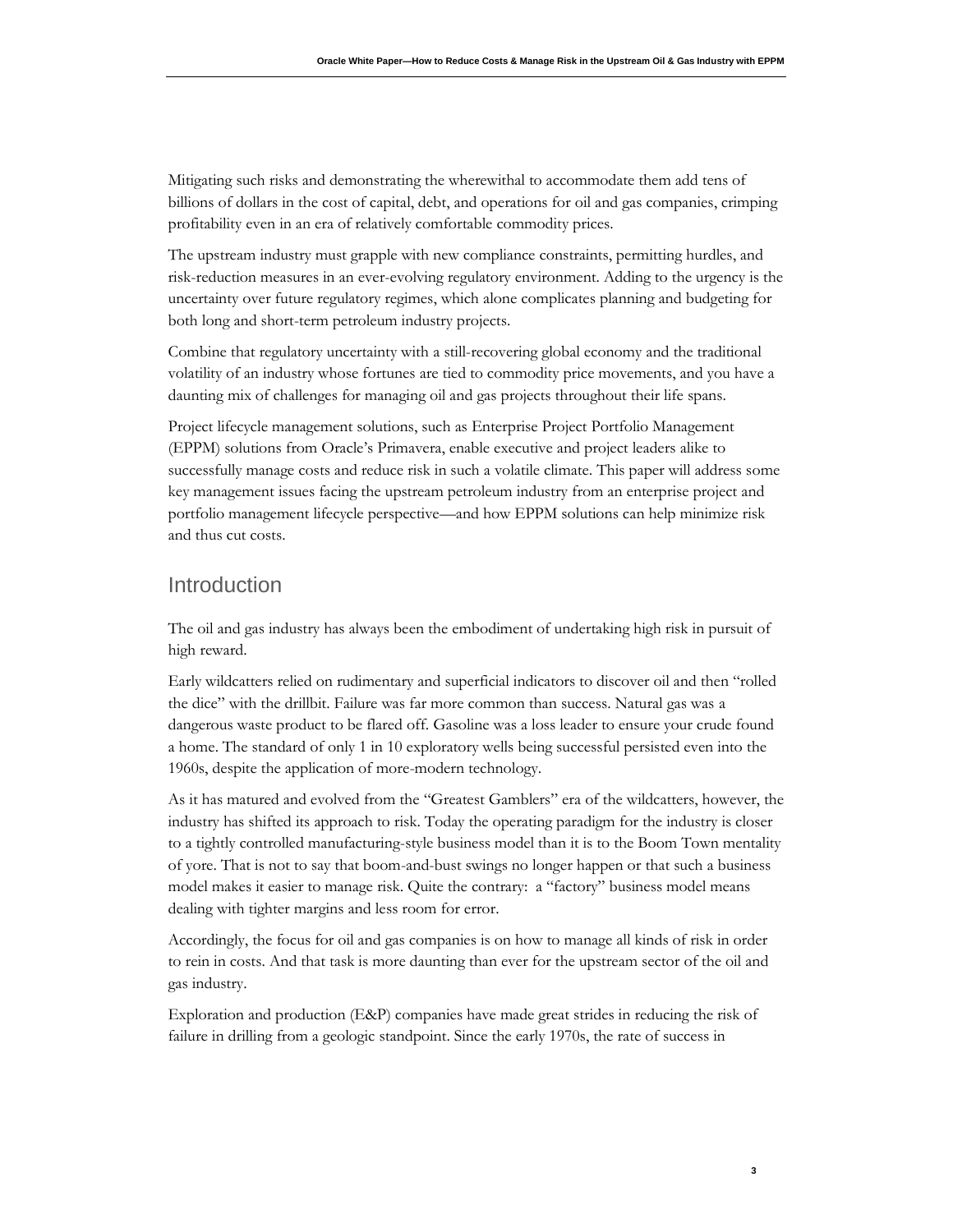exploratory wells has more than tripled to about 45%, thanks to advances in subsurface imaging and downhole drilling technologies.

A revolution in unconventional resource plays has changed the game yet again, ushering in a resource play "factory" model that virtually eliminates geologic risk. Drilling in waters too deep for conventional platforms has been another game-changer, opening up a whole new frontier and the best prospects for giant discoveries in the future. As always, the price risk is there, but operators factor that into their project planning. But even apart from commodity price volatility, new regulatory constraints threaten offshore and onshore drilling activity. How will an upstream company manage risk in its drilling project portfolio amid regulatory uncertainty? The relative scarcity and greater cost of capital also looms large for the upstream industry, with capex constraints becoming increasingly important as mega-projects proliferate. A recent survey of asset-intensive industries by the Aberdeen Group<sup>1</sup> found that capex constraints was one of the top two drivers—cited by half the companies surveyed—creating pressure to optimize asset management projects.

An increasingly complex and volatile business environment requires sound solutions for oil and gas E&P companies seeking to mitigate risk, enhance efficiencies, and rein in costs while developing projects and managing project portfolios. EPPM solutions provide robust collaborative tools to help meet those goals. They also maximize collaboration and integration, provide real-time and uniform program visibility and predictability in a way that goes beyond traditional solutions to optimize the value of a project throughout its lifecycle.

The following will outline specifically how EPPM solutions can help E&P companies to pinpoint the best strategies to develop and implement projects from conception through execution to endgame, which helps manage costs and reduce risk.

The upstream oil and gas industry is still in the midst of a sea change in terms of resource potential and opportunities. The drivers for this change are deep and ultra-deep waters and unconventional onshore oil and gas. These two new E&P frontiers present exciting new opportunities for an industry that for years had believed that there were rapidly diminishing prospects for adding oil and gas reserves at a giant scale. And in both instances they represent a long-term view of project economics and project portfolio management.

<sup>1</sup> Aberdeen Group, Mehul Shah, Cindy Jutras, "Project Management Practices for Asset Maintenance: A Guide for Power, Energy & Process Industries," October 2010.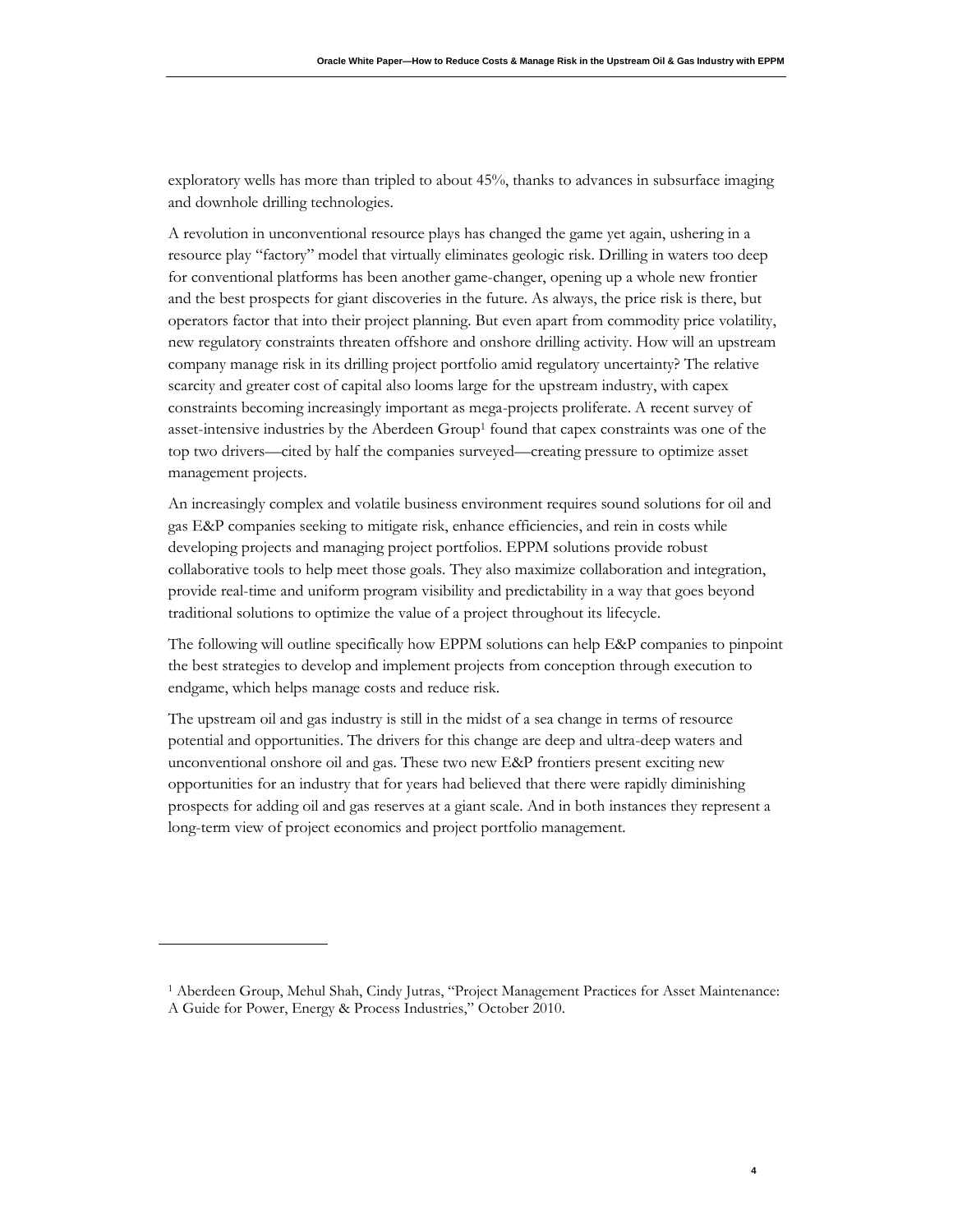# Deepwater Opportunities

On the offshore side, deepwater potential has sparked fresh interest in new frontiers for large conventional oil and gas resources. The steady decline in production of conventional oil and gas from offshore sources in recent decades led the industry to strike out in ever-deeper waters in search of new giant discoveries. For example, recent projections indicated that deepwater production is expected to account for about a third of U.S. oil output by 2015, up from essentially zero in the mid-1990s. Worldwide, deepwater oil production has tripled just within the past decade.

Deepwater development efforts are invariably mega-projects that can entail the application of cutting-edge technologies and daunting logistics that might rival a NASA space shuttle launch. Planning for exploration, development drilling, and billion-dollar production facilities can stretch out over a decade or more and consume enormous company resources. These projects are not sensitive to short-term price movements because their lifecycle economics model is based on a long-term view of commodity prices.

But a myriad of factors can impact schedules and business decisions for these massive projects. And that poses significant risks not only for individual projects but also for entire portfolios of deepwater projects. For example, the recent ban on deepwater drilling in the Gulf of Mexico has already derailed near-term projections for the gulf's deepwater production growth and forced some key drilling rigs to exit that area, further complicating issues with deepwater operators' portfolios. Also, a go-slow permitting approach under a new regulatory authority has slowed all Gulf of Mexico drilling, including shallow-water activity, to a crawl. In addition, new oil spill liability thresholds could force more operators and drillers from the gulf or spawn consolidation among the smaller companies that remain.

The setbacks in the Gulf of Mexico deepwater campaign illustrate the kind of unforeseen developments that exacerbate risk management analysis.

EPPM solutions have served deepwater operators well by providing powerful yet easy-tounderstand analytics they need for predicting likely outcomes as well as avoiding costly and timeconsuming mistakes. EPPM applications make it possible to address problems long before they become a crisis and to quickly implement changes.

#### Deepwater Case Study

A case study involving a multi-billion dollar deepwater development project offshore Nigeria illustrates these benefits. In addition to drilling deepwater wells offshore Nigeria, the project entails the installation of subsea infrastructure including wellheads, flowlines, and riser, as well as a floating production, storage, and offloading vessel.

The project operator was faced with the huge challenge of estimating the project timetable, costs, and risks. This called for developing a baseline against which project execution and scheduling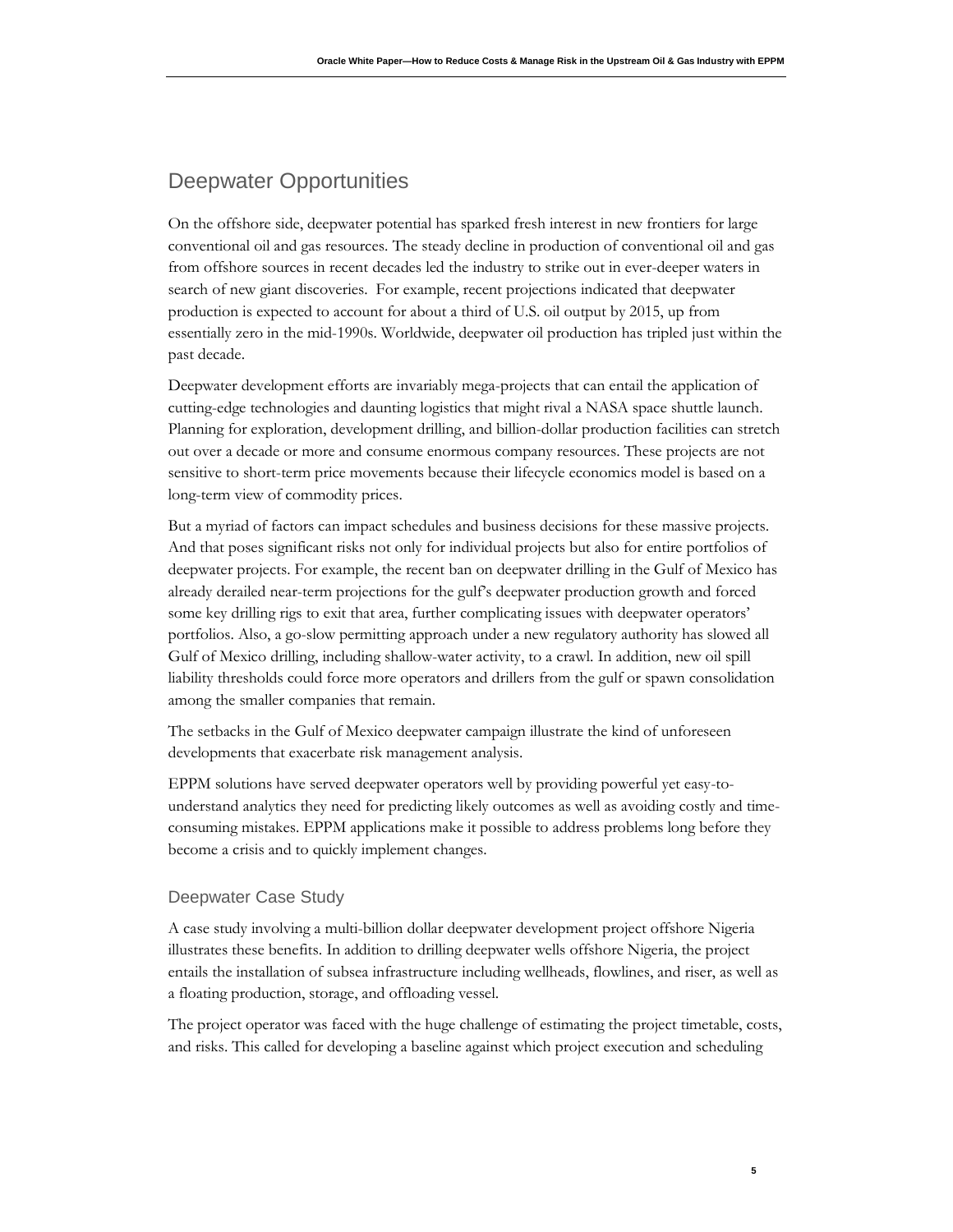would be monitored and controlled across the scope of hundreds of thousands of activities in multiple international locations. And all of this would have to occur in compliance with government directives on local content engineering, procurement, fabrication, construction, and integration.

The operator leveraged Oracle's Primavera P6 Enterprise Project Portfolio Management solution along with Oracle's Primavera Risk Analysis solution to tackle the development challenge. Together, the two solutions provide a consistent and accurate planning environment across the enterprise, taking into account project risk, resources, and budget.

With the Primavera solutions, the operator was able to drive more accurate and timely business decisions through reliable schedule and risk probability analysis. At the same time, the operator found it could reduce delays by creating, reviewing, and collaborating on the complex schedules and risk profiles.

Furthermore, the operator could readily perform live analyses to demonstrate risk assumptions and their likely impact on the full schedule.

Using these solutions, multiple planners worldwide could have simultaneous access to the same project data and master schedule and to view project detail at either a high or a granular level. They also could save time and avoid duplication by making live changes to the schedule.

## Onshore Unconventional Oil & Gas

An even more unexpected revolution in oil and gas drilling is occurring in the onshore sector: unconventional oil and gas.

Unconventional resources, oil and gas shales in particular, have surged to the forefront of drilling activity in the U.S. This action is starting to spread to other countries as well, and some believe it may turn the global energy equation on its head. That already has happened in the U.S., where the pursuit of such resources is starting to dominate the active drilling rig count. In addition, the resulting eye-popping gains in reserves means that the nation now has more than a century's worth of proved gas reserves at current rates of consumption vs. a couple dozen years at most less than a decade ago.

The combination of advances in horizontal drilling, particularly steerable drilling systems, and hydraulic fracturing has enabled U.S. producers to economically develop and produce hydrocarbons from reservoir source rock—a game changer.

What's unique about these plays is that there is virtually no exploration risk. These lowpermeability and low-porosity formations have been known for decades, and some are spread across vast areas, even several states. They just hadn't been economic to develop and produce until recently, thanks not only to new technology but also to a new business model—essentially a hydrocarbon "factory" in which fit-for-purpose drilling rigs drill essentially the same well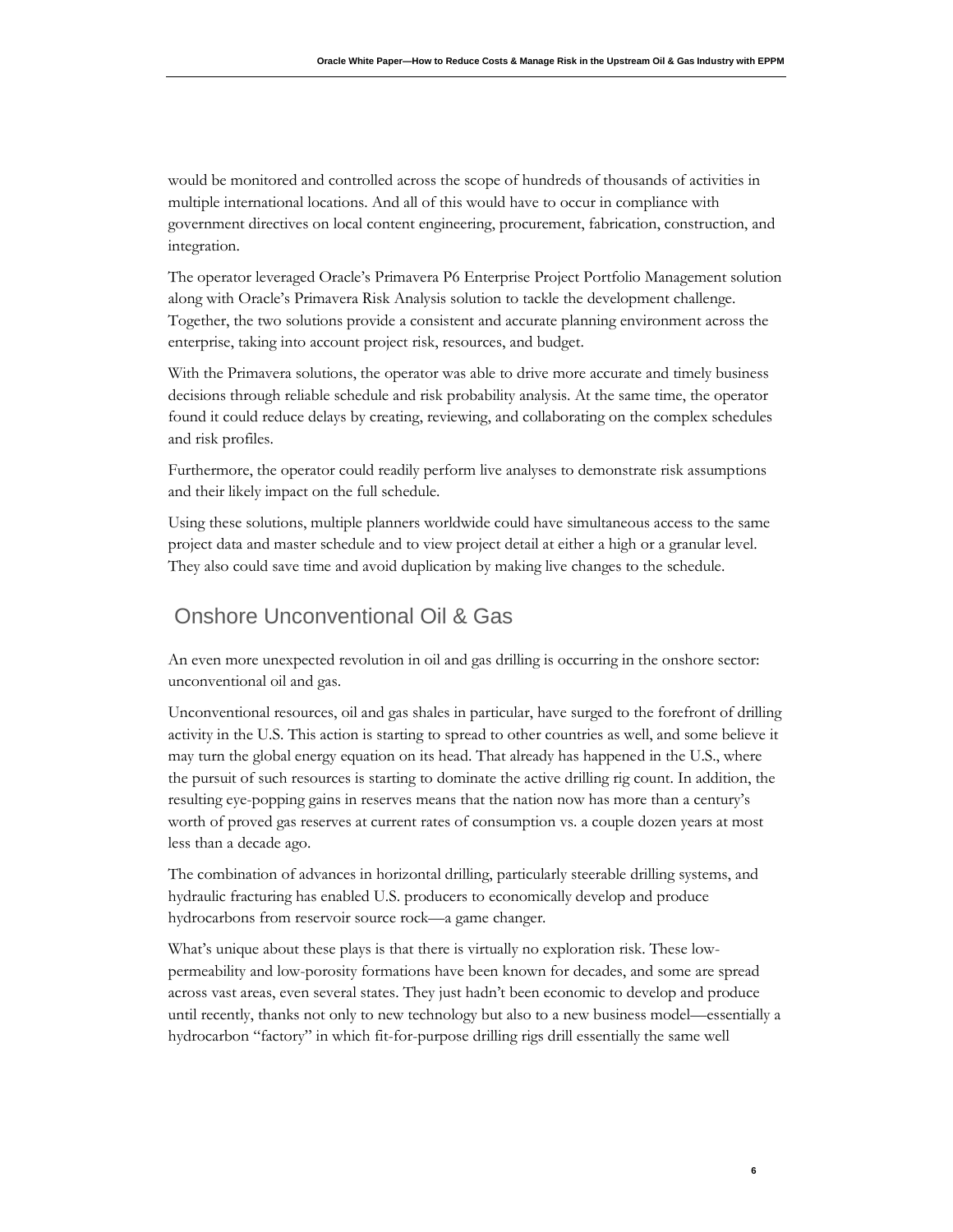configuration time after time—sometimes from the same drilling pad, to minimize cost and the rig's footprint. It's a cookie-cutter approach that has proven exceptionally effective in continually improving play economics as each play matures.

A genuine frenzy of leasing activity ensues after a new oil or gas shale is shown to be commercial, and dozens of operators have secured millions of acres of prospective lands and identified tens of thousands of well locations targeted for drilling over many years. Managing these leaseholds and optimizing the employment and assignment of dozens of rigs across multiple basins over the years is a major challenge. While the capital and logistical challenges onshore are nowhere near as significant as they are offshore, changes in rig availability, rig rates, permit approvals, site access, availability of consumables and services, etc., can happen overnight vs. the long lead times seen offshore. To compound the difficulty, a flurry of merger and acquisition activity has been focused on the unconventional oil and gas plays, and the changes in ownership add another layer of complexity to managing drilling project portfolios.

Finally, a worrisome note regarding growing concerns in some locales about the environmental impacts of hydraulic fracturing may lead some operators to juggle their portfolios and shift their capital budgets to friendlier climes. Legislation governing hydraulic fracturing envisioned at the federal level could stretch the economic viability of many unconventional resource plays to the breaking point.

In addition, the industry has become a victim of its own success in unconventional gas resources. Supply growth has outstripped demand growth in the current environment, and the expansion of gas supply has some analysts convinced that the price of natural gas will be held to a low-tomodest range for years to come. That makes shaving costs of drilling operations in these otherwise fairly costly plays even more critical.

#### An Independent's Drilling Case Study

One large U.S. independent utilized Oracle's Primavera solutions that enabled the company to work in a "much more collaborative environment" and that "gives us shared resources across multiple entities, which is critical when scheduling the high-value assets we operate."

This producer benefited from the EPPM solutions by enhancing productivity—including a 15% improvement in reporting—and revenue generation through integrated development production operations. The independent also was able to improve by 30% the ability to schedule rigs based on requirements and availability.

The more collaborative environment not only helped to effectively manage complex operations via interactive planning sessions and a centralized project management database, it also reduced administrative time by 50%.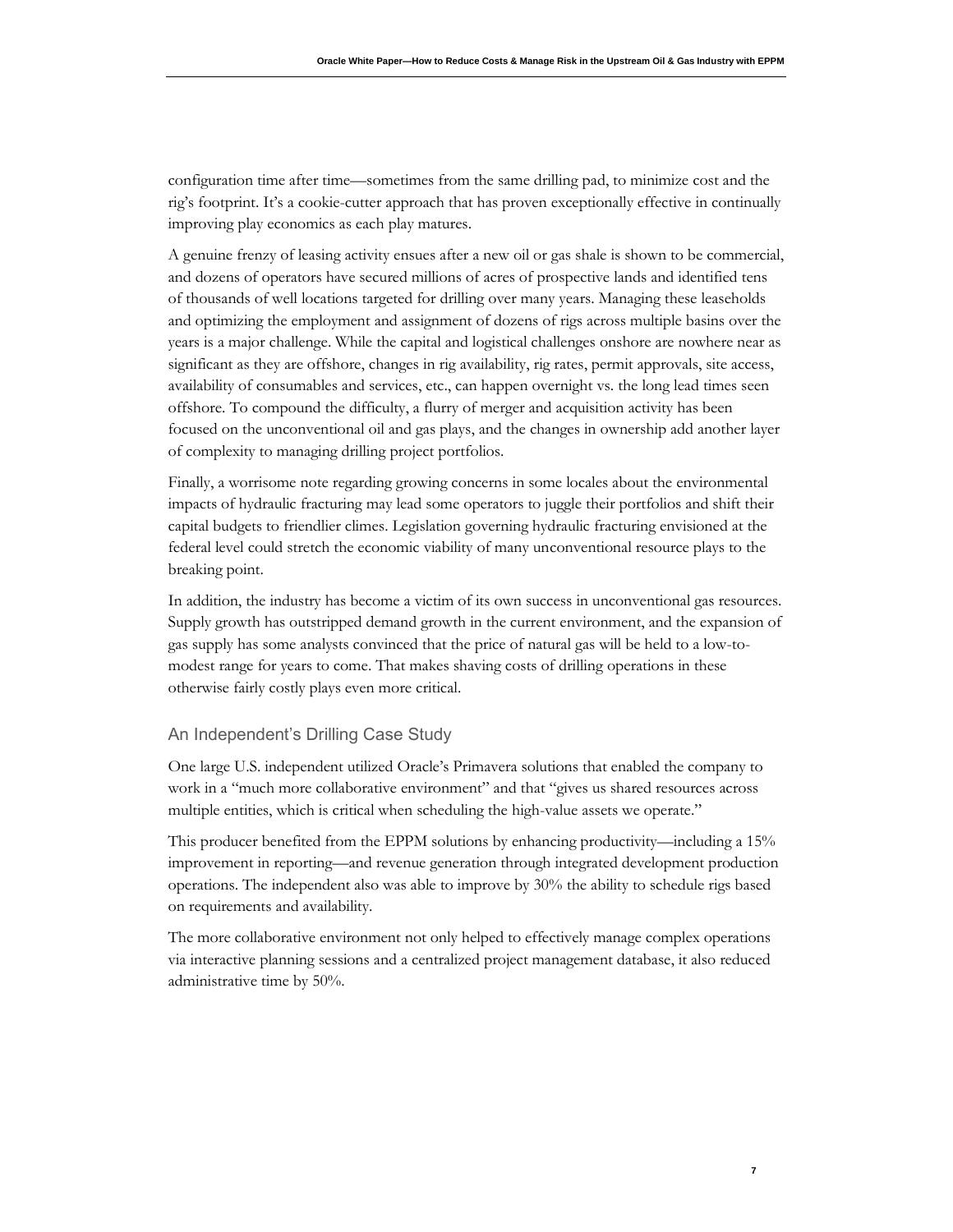For the upstream side of the oil and gas industry, these solutions provide a marvelous suite of collaborative tools that help an E&P company answer the question, "To drill or not to drill," by enabling the operator to:

- Identify and select the right projects;
- Predict and manage risk;
- Reduce project complexity through interactive dashboards;
- Control and manage project portfolios in real time;
- Manage project change and quickly resolve issues;
- Improve collaboration;
- Implement earned-value management; and
- Control contracts and documents.

### **Conclusion**

As the upstream oil and gas industry grapples with change in every sector and at every level, including an expanding regulatory oversight infrastructure, cost savings and operating efficiencies have become more important than ever.

The best tools for gleaning those benefits are those that provide standardized project planning and portfolio management; enterprise-wide unified reporting; optimized resource use; facilitated, real-time data exchange; comprehensive risk analytics; and simple integration to asset management and enterprise resource planning systems.

In the end, it's all about smartly using an approach, such as EPPM solutions from Oracle, that helps companies reduce costs at the project, portfolio, and enterprise levels through the project lifecycle.

The upstream companies that are able to implement the best approach to managing risk to their operations in the most cost-effective way will be the ones to best weather another tumultuous decade to come for the oil and gas industry.

**8**